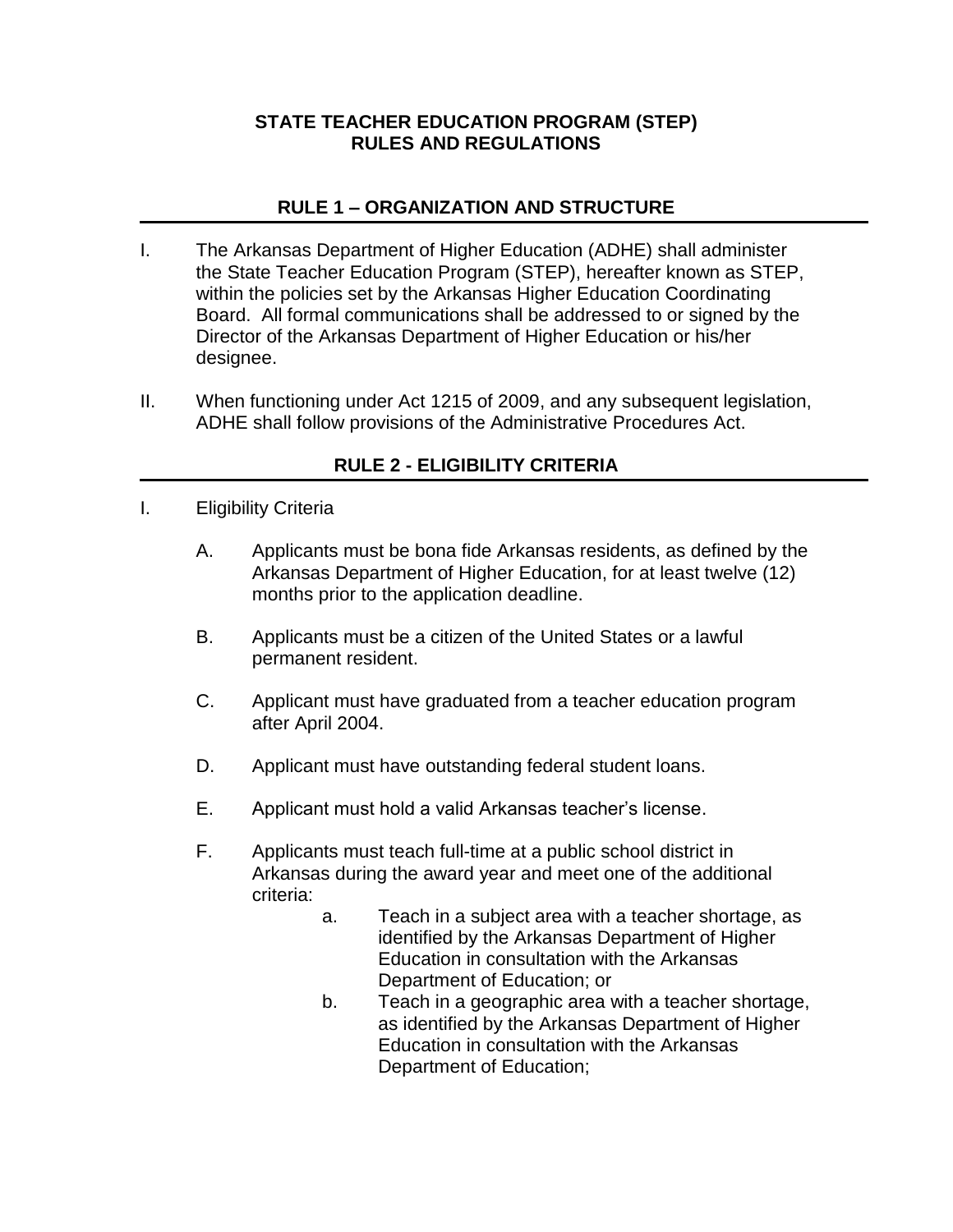#### II. Continued Eligibility

Recipients shall re-apply for the STEP program annually and continue to meet the eligibility criteria set forth above. A recipient may receive an annual award for a maximum of three (3) years.

### **RULE 3 – SELECTION PROCESS**

#### I. Applications

- A. Solicitation of Applicants
	- 1. Program information will be mailed to the following:
		- a. K-12 school administrators and other interested personnel,
		- b. Colleges/Schools/Departments of Education,
		- c. Financial Aid Directors/Officers,
		- d. Other college campus personnel, such as advisors, etc. who express an interest in disseminating information to prospective applicants,
		- e. Information is also available upon request from the Arkansas Department of Higher Education.
	- 2. The Arkansas Department of Higher Education staff will disseminate program information through workshops, meetings, press releases, the Departmental newsletter, and other means deemed appropriate.
- B. An online application will be available at the ADHE's website. The application deadline shall be stated on the application form each year. The ADHE shall have the authority to extend the deadline as needed to ensure a quality applicant pool so long as sufficient public notice is provided.
- C. Upon receipt by ADHE, applications are reviewed to ensure that all pertinent data is included. Each applicant will receive confirmation of the receipt and completeness of the application. For those whose application is either incomplete or ineligible, a notification will be made identifying the reason for incompleteness or ineligibility. The applicant will then have the opportunity to provide the missing information or correct any inaccurate information. Before an applicant can be considered for an award, the corrected/missing information must be received by the ADHE by the deadline indicated in the Incomplete/Ineligible Notice.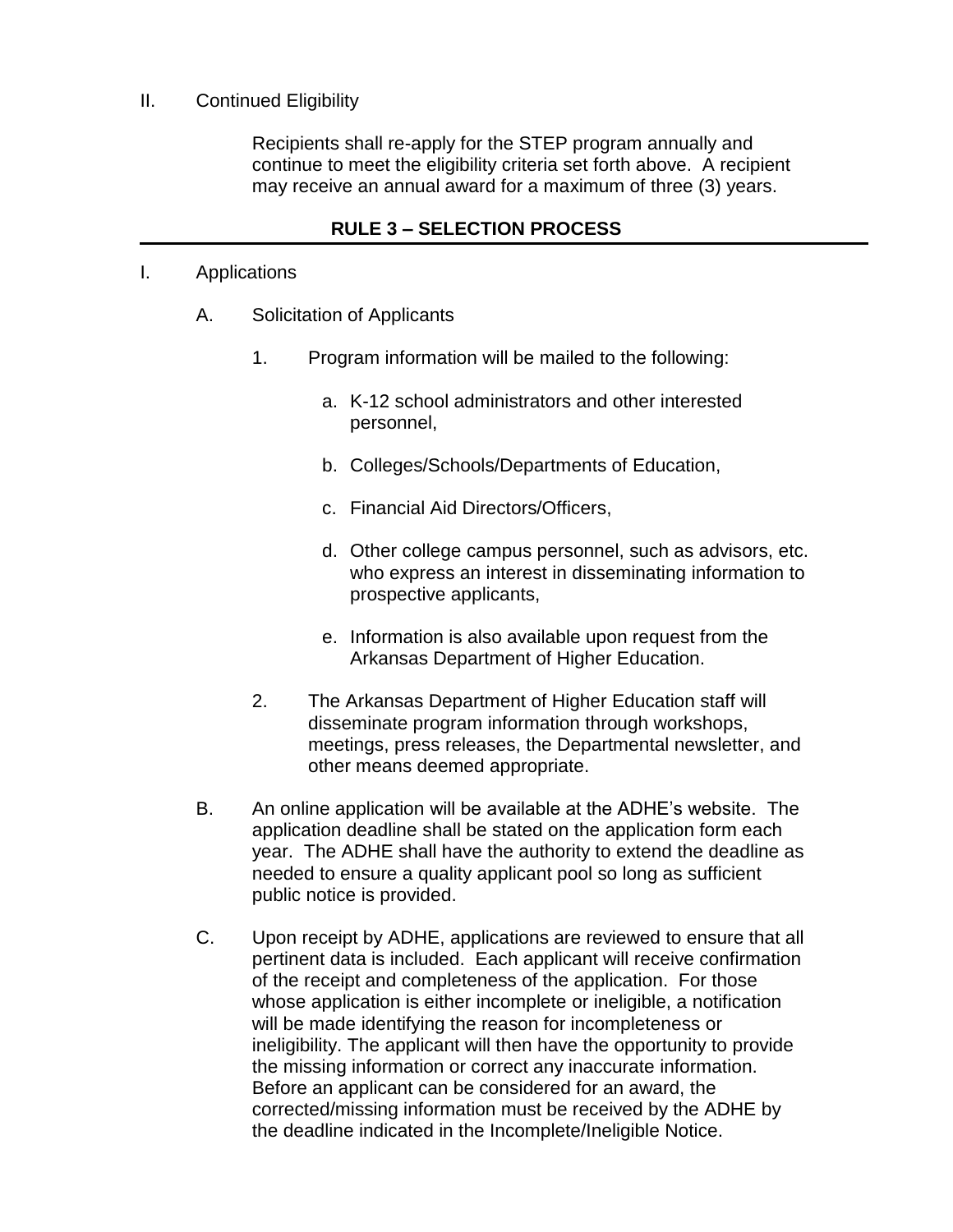- II. Selection and Notification of Recipients
	- A. The ADHE shall review applicants and select recipients based on the eligibility criteria for the State Teacher Education Program (STEP).
	- B. Selected recipients will receive award notices stating their eligibility for the program and the conditions of their award.
- III. Ranking of Applicants

Priority for STEP Repayment grants is as follows:

- 1. First priority is Arkansas teachers teaching in both subject and geographic shortage areas.
- 2. Second priority is Arkansas teachers teaching in subject shortage areas.
- 3. Third priority is Arkansas teachers teaching in geographic shortage areas.
- III. Disbursement of Award

The award will be disbursed in one (1) disbursement to the federal student loan holder indicated by the applicant. If the award amount is larger than the outstanding loan balance, the award amount will be reduced to the amount of the loan balance.

# **RULE 4 - LIMITATIONS OF LOAN REPAYMENT**

- I. The State Teacher Education Program (STEP) shall be used to provide:
	- A. A loan repayment for federal student loans in the amount of three thousand dollars (\$3,000) per year for each year a licensed teacher, who graduated from a teacher education program after April 2004, teaches in a public school located in a geographical area of the state designated as having a critical shortage of teachers OR in a subject matter area designated as having a critical shortage of teachers. Total term of federal student loan repayment shall not exceed three years.
	- B. An additional loan repayment for federal student loans in the amount of one thousand dollars (\$1,000) per year for each year a licensed minority teacher, who graduated from a teacher education program after April 2004, teaches in a public school located in a geographical area of the state designated as having a critical shortage of teachers and/or in a subject matter area designated as having a critical shortage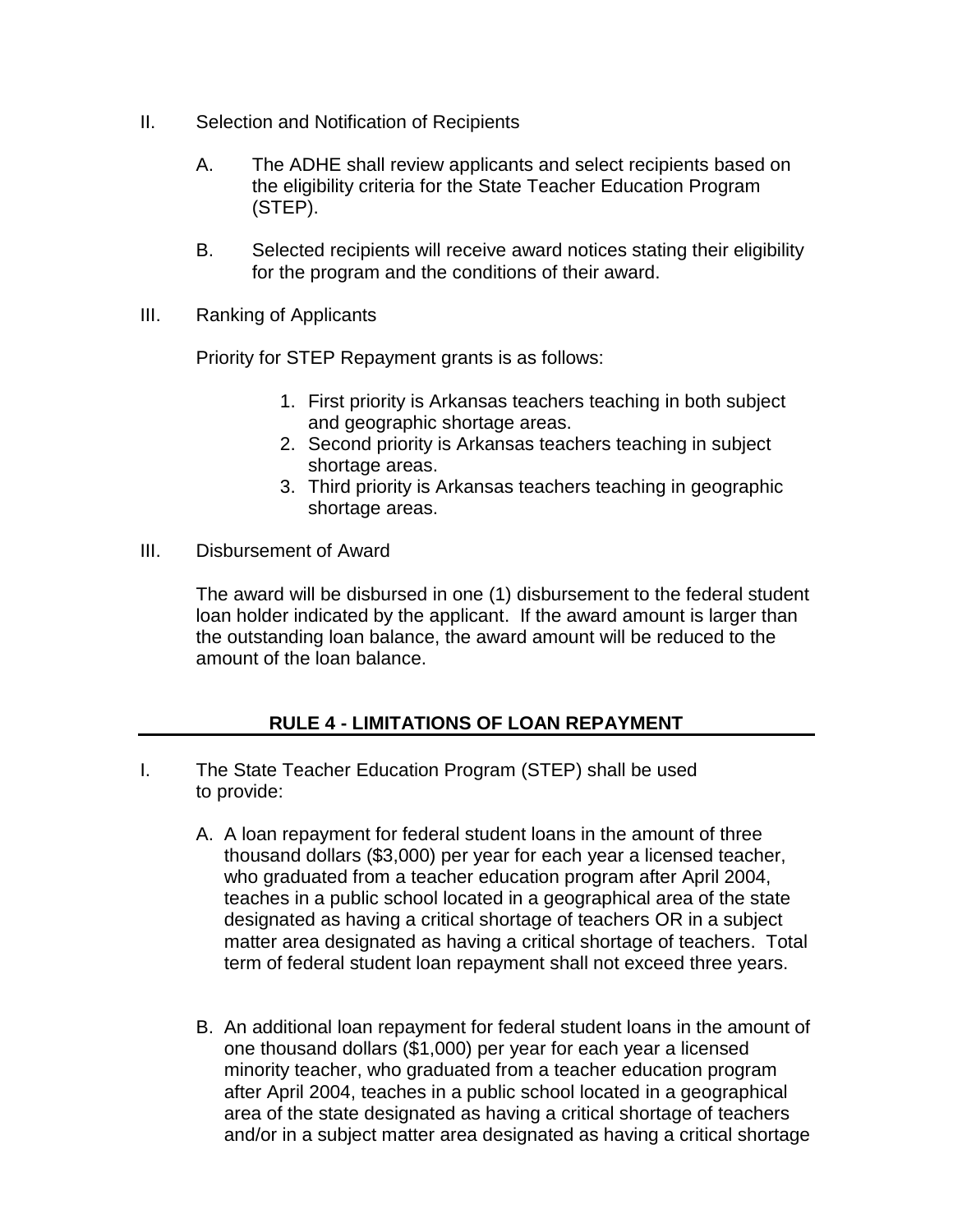of teachers in Arkansas. Total term of federal student loan repayment shall not exceed three years.

For guidance purposes, the terms African-American, Hispanic, Asian-American, and Native-American are based on the Race/Ethnic classifications utilized by the Integrated Postsecondary Education Data System (IPEDS) as follows:

- i. African-American = Black/Non-Hispanic: a person having origins in any other black racial groups of Africa
- ii. Hispanic: a person of Mexican, Puerto Rican, Central or South American or other Spanish culture or origin, regardless of race.
- iii. Asian-American = Asian or Pacific Islander: a person having origins in any of the original peoples of the Far East, Southeast

## **RULE 5 - RECIPIENT'S RESPONSIBILITY**

I. Recipient's Responsibility

It is the recipient's responsibility to notify the Arkansas Department of Higher Education of any change in status within 21 days. This will include:

Change in name;

Change in residence;

Failure to notify the Arkansas Department of Higher Education of a change in status will affect future eligibility or collection status.

#### **RULE 6 - PROGRAM DEFINITIONS**

The following definitions are used in the State Teacher Education Program:

Arkansas Resident to be considered an Arkansas resident by ADHE, an applicant must be an Arkansas resident for twelve (12) months prior to the application deadline for the financial aid program. Further, the recipient may be asked to provide evidence of a permanent connection with the State of Arkansas. ADHE will look to one or more of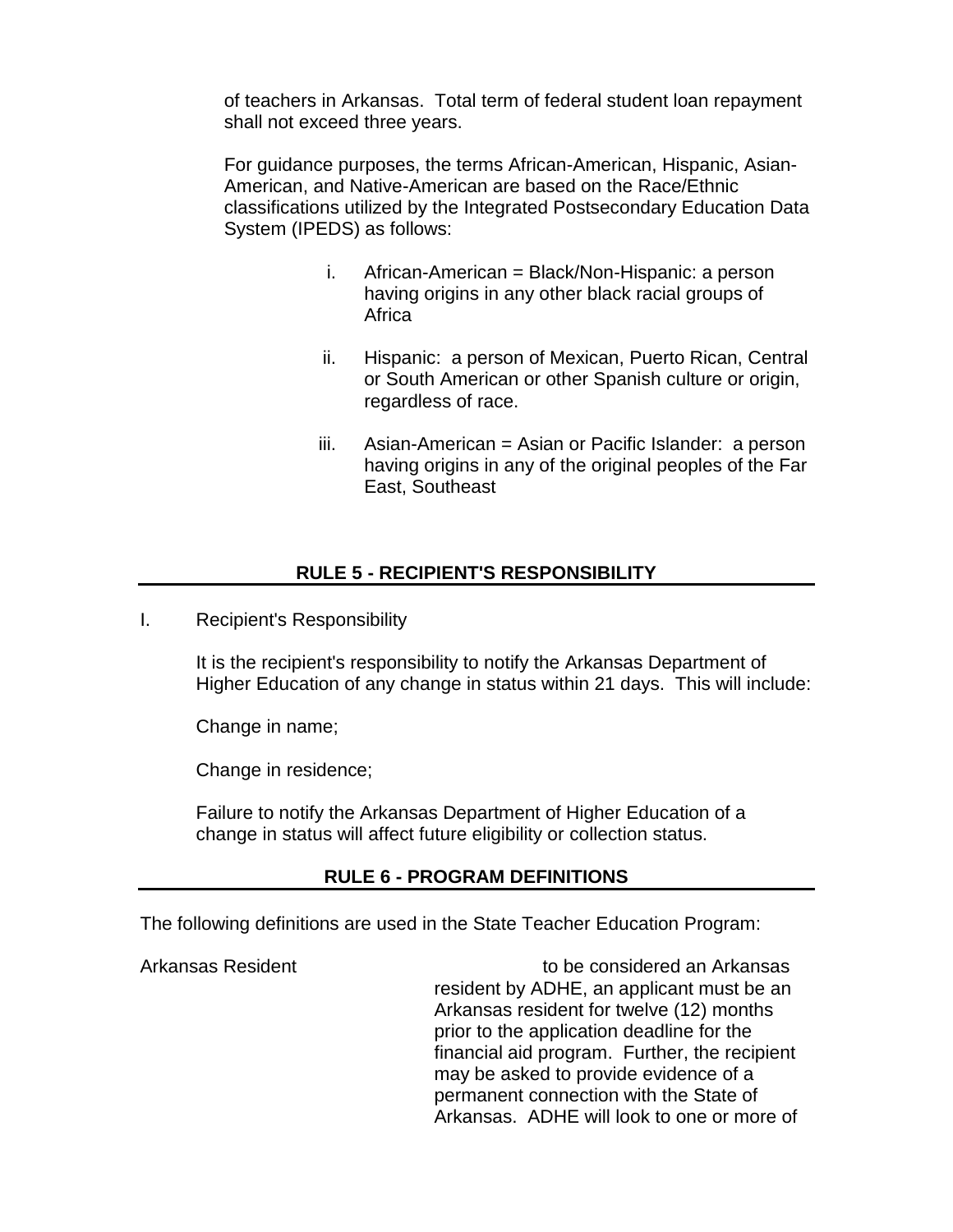|                                                                                                  | the following to determine residency in those<br>cases:<br>(A) Valid Arkansas Driver's License;<br>Proof of payment for Arkansas<br>(B)<br>personal and/or real taxes for previous year;<br>Proof of Arkansas vehicle<br>(C)<br>registration;<br>Proof of Arkansas voter<br>(D)<br>registration; and<br>Other forms of proof of Arkansas<br>(E)<br>residency.                                                                                                                                                                           |
|--------------------------------------------------------------------------------------------------|-----------------------------------------------------------------------------------------------------------------------------------------------------------------------------------------------------------------------------------------------------------------------------------------------------------------------------------------------------------------------------------------------------------------------------------------------------------------------------------------------------------------------------------------|
| <b>Award Year</b>                                                                                | The award year begins<br>on July 1 of one calendar year, and extends<br>to June 30 of the next calendar year.                                                                                                                                                                                                                                                                                                                                                                                                                           |
| Geographical Areas of the State<br>Designated as Having Critical<br><b>Shortages of Teachers</b> | Any Arkansas school district designated by<br>the Arkansas Department of Higher<br>Education as having critical teacher<br>shortages.                                                                                                                                                                                                                                                                                                                                                                                                   |
| <b>Lawful Permanent Resident</b>                                                                 | An individual who can provide<br>documentation from the Immigration and<br>Naturalization Service (INS) that he or she is<br>in the U.S. for other than a temporary<br>purpose with the intention of becoming a<br>citizen or permanent<br>resident. Valid documentation is an I-551,<br>I-151, I-181, I-94, or passport stamped with<br>the notation "Processed for I-551, Temporary<br>Evidence of Lawful Admission for Permanent<br>Residence". A completed Form G-641 can<br>also be used to document permanent<br>resident status. |
| Subject Matter Designated as<br>Critical Needs in the State of<br>Arkansas                       | Annually the Arkansas Department of<br>Education certifies subject matter shortage<br>areas based upon the<br>results of surveys obtained from school<br>districts in the state of Arkansas.                                                                                                                                                                                                                                                                                                                                            |
| Teach on a Full-time Basis                                                                       | Teach the same number of hours<br>required of teachers who have full-time<br>contracts, as determined by the institution or<br>agency in which an individual is teaching, for<br>a minimum of one academic term, as defined<br>by the institution or agency in which an<br>individual is teaching.                                                                                                                                                                                                                                      |